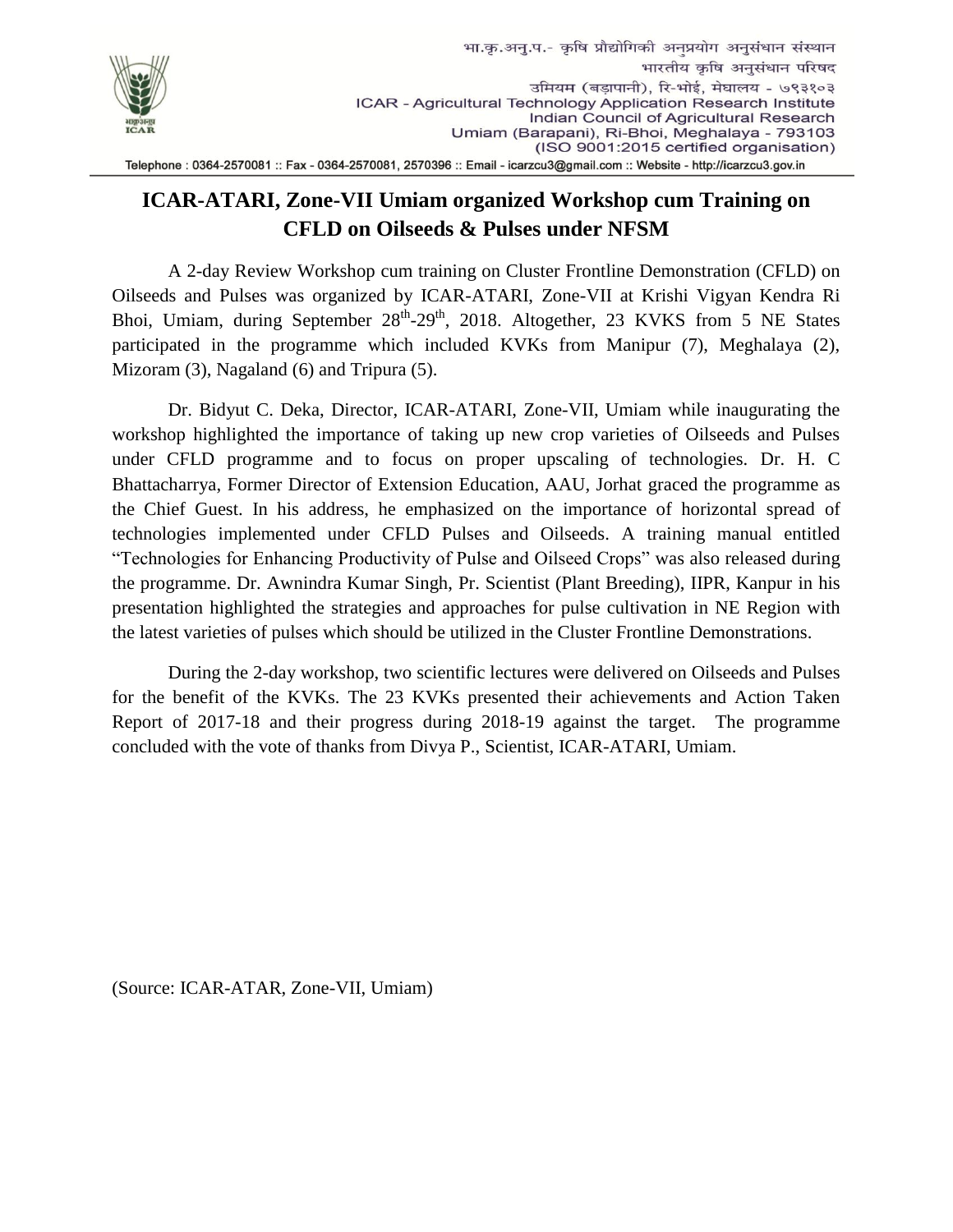

**Dr. Bidyut C. Deka, Director, ICAR-ATARI, inaugurating the workshop**



**Participants during the CFLD workshop**